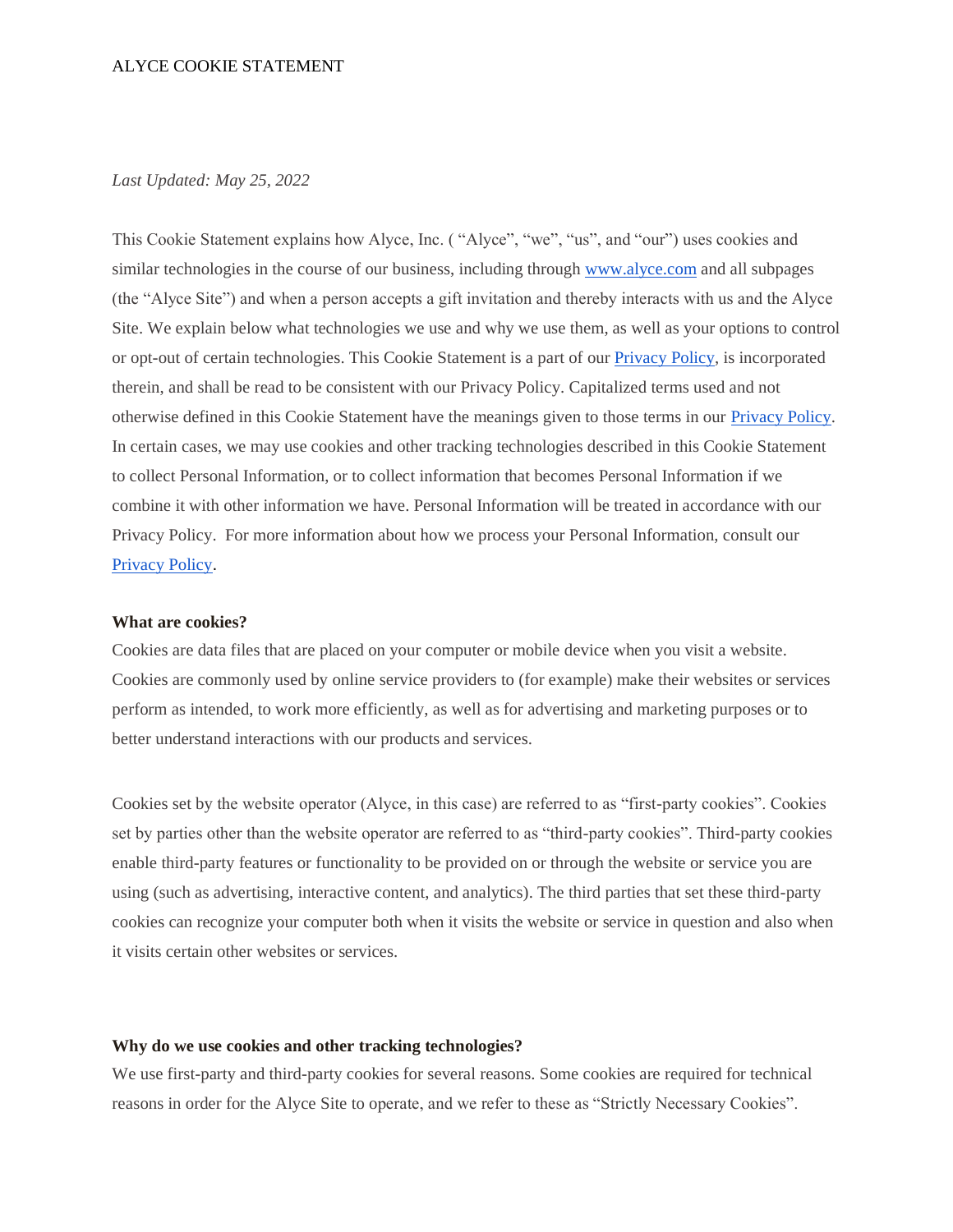Other cookies enable us and the third parties with whom we work to track and target the interests of visitors to the Alyce Site, and we refer to these as "Advertising Cookies". Additionally we may use cookies to conduct analytics, for example, to help us understand how visitors interact with the Alyce Site ("Analytics Cookies"). The following describes how we use different categories of cookies and similar technologies and your options for managing the use of these technologies:

| Cookie                     | Cookie Type               | Privacy Policy Link                            |
|----------------------------|---------------------------|------------------------------------------------|
| DoubleClick (Google)       | Advertising               | https://policies.google.com/privacy            |
| Facebook                   | Advertising               | https://www.facebook.com/policy.php            |
| Google Analytics           | Analytics                 | https://policies.google.com/privacy            |
| Google Audiences           | Advertising               | https://policies.google.com/privacy            |
| Google Tag Manager         | Analytics                 | https://policies.google.com/privacy            |
| Hotjar                     | Analytics                 | https://www.hotjar.com/legal/policies/privacy. |
| LinkedIn Ads; Drawbridge   | Advertising               | https://www.linkedin.com/legal/privacy-policy  |
| <b>LinkedIn Analytics</b>  | Analytics                 | https://www.linkedin.com/legal/privacy-policy  |
| Marketo                    | Analytics                 | https://documents.marketo.com/legal/privacy    |
| <b>Twitter Advertising</b> | Advertising               | https://twitter.com/en/privacy                 |
| <b>Twitter Analytics</b>   | Analytics                 | https://twitter.com/en/privacy                 |
| <b>Twitter Conversion</b>  | Analytics                 | https://twitter.com/en/privacy                 |
| Typekit (Adobe)            | <b>Strictly Necessary</b> | https://www.adobe.com/privacy/policy.html      |

# **Targeted online advertising**

We have engaged one or more third-party service providers to track and analyze both individualized usage and volume statistical information from interactions with the Alyce Site. We also partner with one or more third parties to manage and serve advertising on other sites. These third parties use cookies, web beacons, pixel tags and similar tracking technologies to collect and use certain information about your online activities, either on the Alyce Site and/or other sites or mobile apps, to infer your interests and deliver you targeted advertisements that are more tailored to you based on your browsing activities and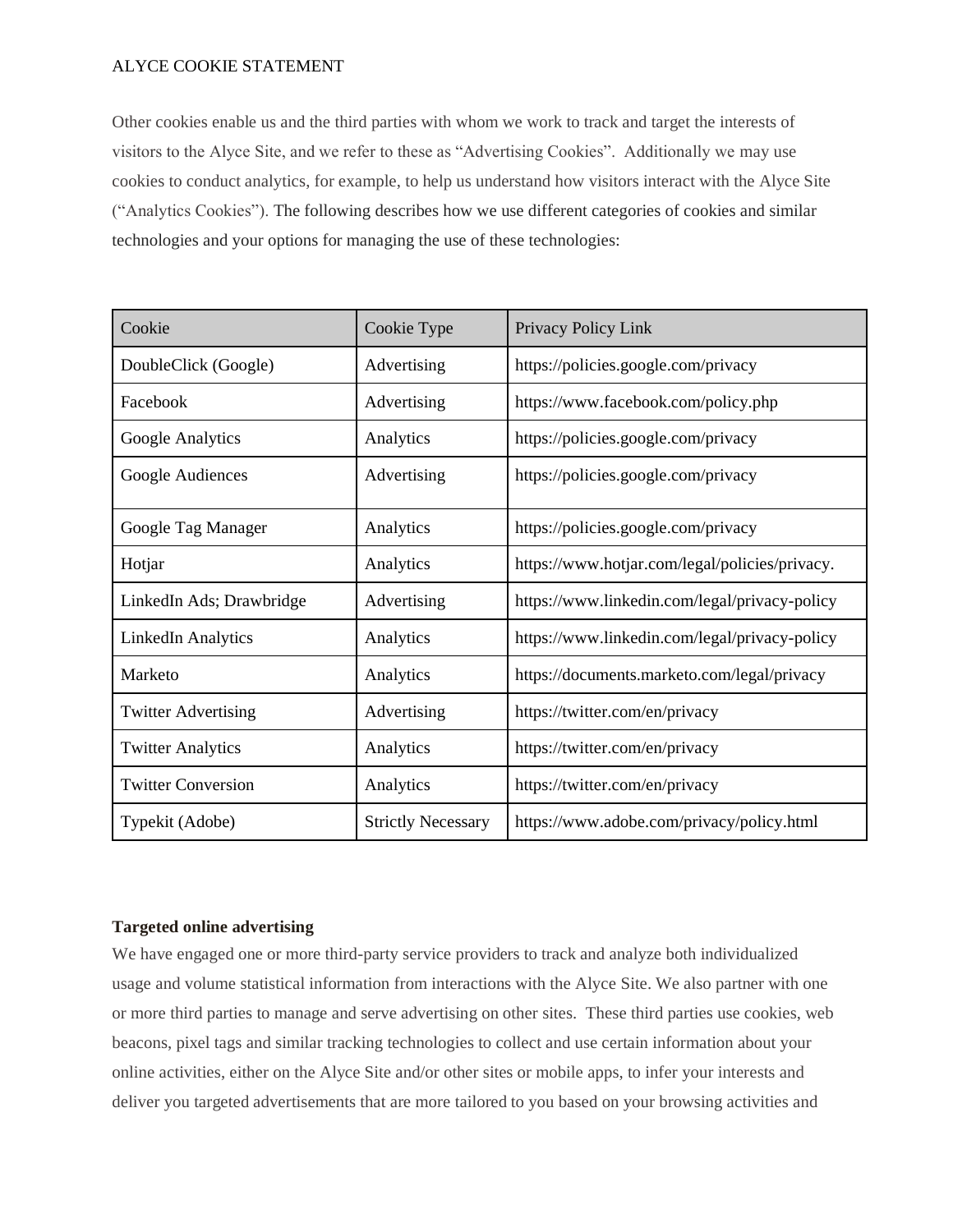inferred interests ("Interest Based Advertising"). For more information about this practice, click here: [http://www.aboutads.info/choices/.](http://www.aboutads.info/choices)

Our third-party service providers may also use cookies or web beacons to collect information about your visits to the Alyce Site and/or other sites to measure and track the effectiveness of advertisements and our online marketing activities (for example, by collecting data on how many times you click on one of our ads). The information collected by these third parties does not include personal information that enables you to be specifically identified (e.g., by reference to your name or email address).

## **Cookies served through the Service**

#### Email campaigns

We automatically place single pixel gifs, also known as web beacons, in the emails sent by our Customers. These are tiny graphic files that contain unique identifiers that enable us and our Customers to recognize when their Gift Recipients have opened an email or clicked certain links.

## **How can I control cookies?**

You have the right to decide whether to accept or reject cookies.

- *Browser Controls:* You can set or amend your web browser controls to accept or refuse cookies. If you choose to reject cookies, you may still use the Alyce Site though your access to some functionality may be restricted. As the means by which you can refuse cookies through your web browser controls vary from browser-to-browser, you should visit your browser's help menu for more information.
- *Disabling Most Interest Based Advertising:* Most advertising networks offer you a way to opt out of Interest Based Advertising. If you would like to find out more information, please visit [http://www.aboutads.info/choices/.](http://www.aboutads.info/choices/)
- *Do Not Track:* Some Internet browsers like Internet Explorer, Firefox, and Safari include the ability to transmit "Do Not Track" or "DNT" signals. Since uniform standards for "DNT" signals have not been adopted, the Alyce Site does not currently process or respond to "DNT" signals.

#### **How can I learn about any updates to this Cookie Statement?**

We may update this Cookie Statement from time to time in order to reflect, for example, changes to the cookies we use or for other operational, legal, or regulatory reasons. Please re-visit this Cookie Statement